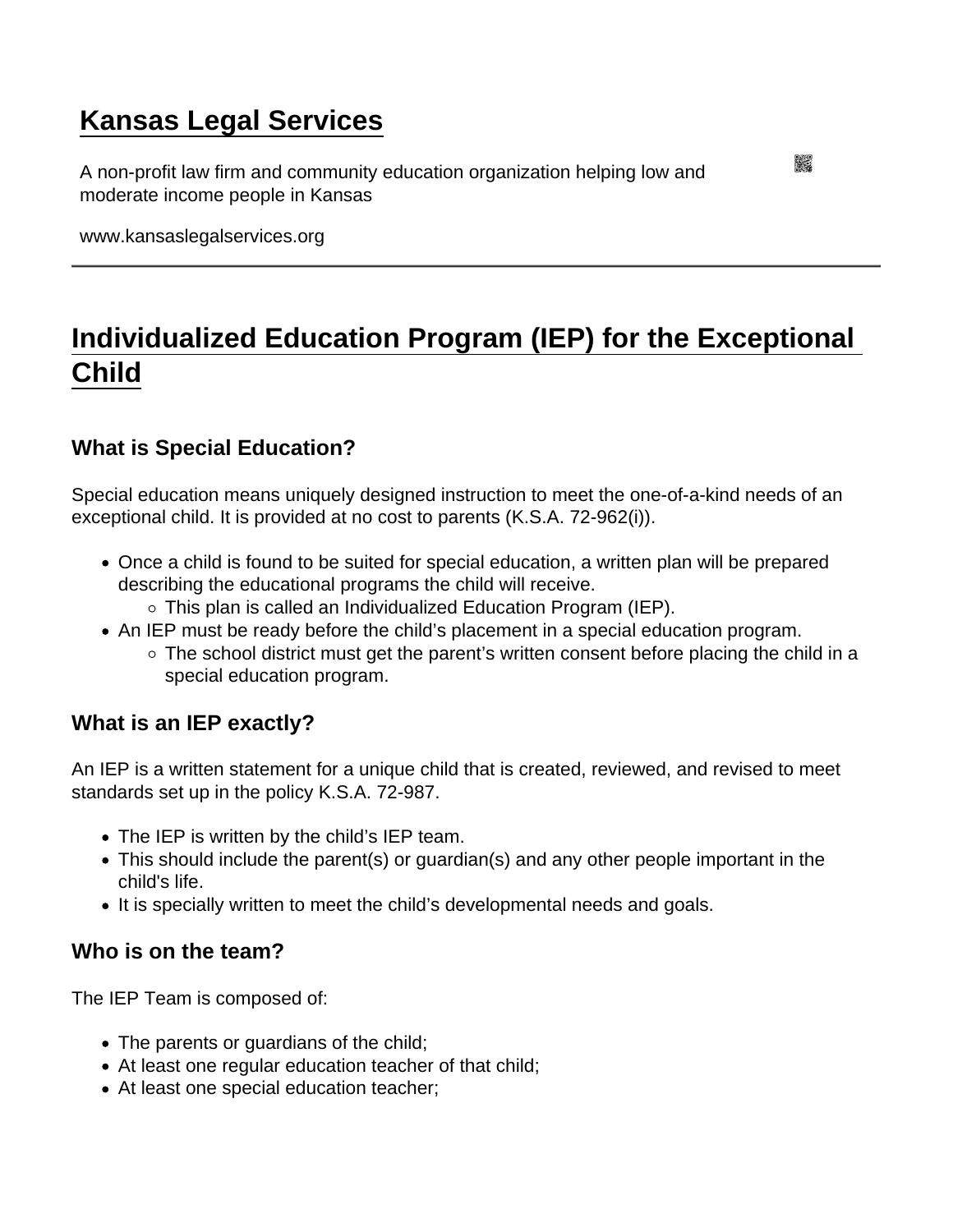- A skilled and informed rep of the agency directly involved in providing educational services for that child;
- A person who can interpret the teaching effects of the evaluation results;
- Other persons who have knowledge or special skills having to do with the child (optional); and
- Whenever proper, the child (K.S.A. 72-962(u)).

### **What about the parents of the exceptional child?**

The parents or guardians of a gifted child or a child with a disability are expected to be equal players along with school personnel, in creating, reviewing, and revising the IEP of their child.

This role is an active role in which the parents:

- Provide critical info about the strengths of their child and express their concerns for enhancing the education of their child;
- Participate in discussions about the child's needs for special education and related services and extra aids and services; and
- Join with the other parties in deciding how the child will be involved and how they will progress in the general curriculum.
- Also deciding how the child will take part in State and district-wide assessments, what services the agency will offer to the child and in what setting.

If you feel your child's educational performance is not good enough, you may ask that he or she be re-assessed. Your child must always be re-evaluated before any serious change in his or her placement can occur.

At a minimum, your child must be re-assessed in all areas related to a suspected disability at least once every three years. If you are still not satisfied, you can start due process.

#### **What is due process?**

Due process means a fair procedure must be used for making decisions. In special education, due process refers to how a parent may appeal decisions made about the evaluation, suitability, educational program, or placement of the child.

Due process may be achieved through a formal hearing conducted by a neutral hearing officer.

It may also include mediation, which is a way of casually resolving the dispute without a formal hearing. Mediation can only occur if both the parents and the school district agree to it. A lawyer is not needed for mediation.

A formal hearing is more difficult to do without a lawyer. You may want to ask an attorney for advice about whether to try mediation or a formal hearing.

## **What should the IEP contain?**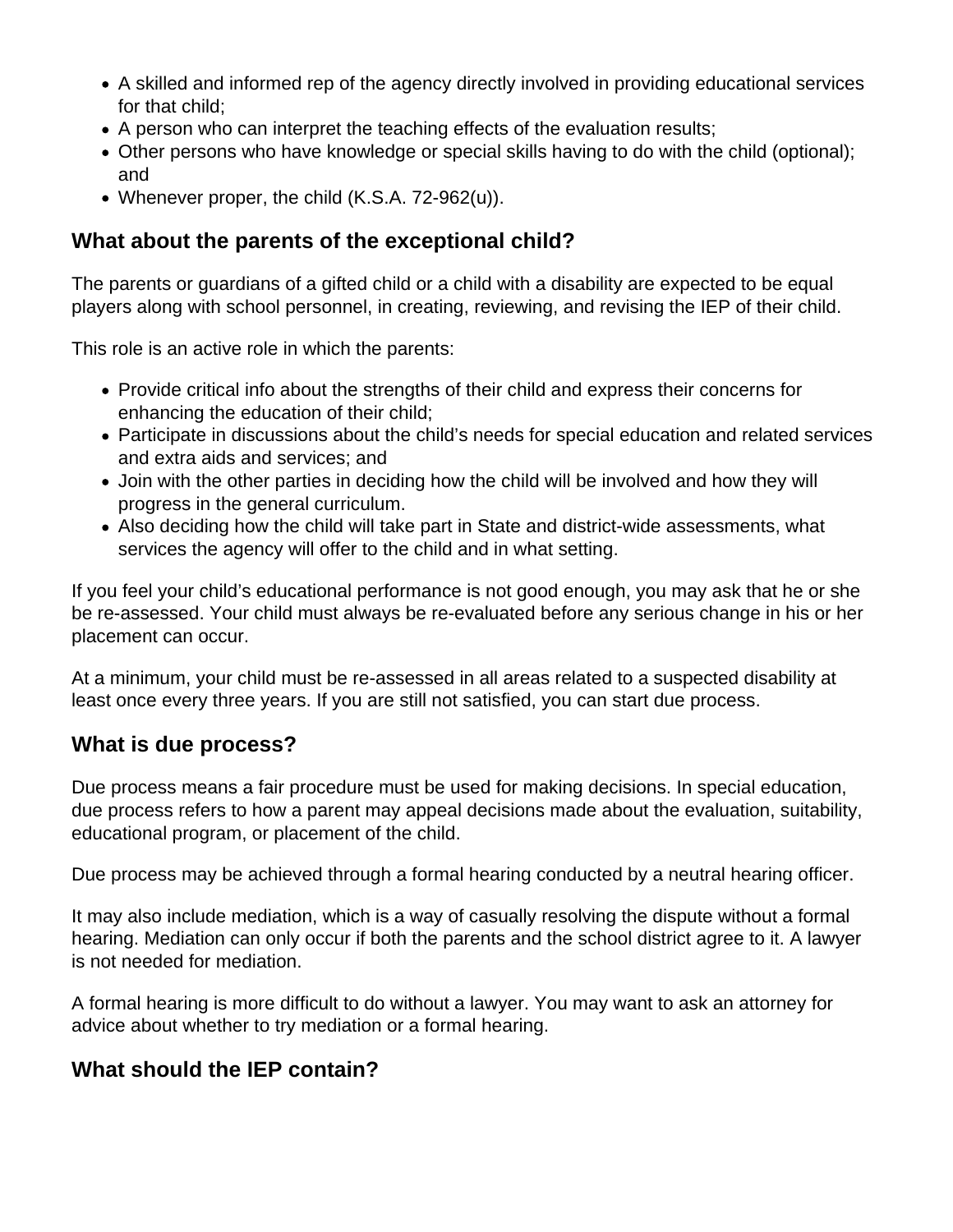The IEP shall include:

- A statement of the child's present level of school success and functional performance;
- A statement of measurable annual goals;
- A description of how the child's progress towards meeting the annual goals will be measured and when reports will be provided;
- Explanation of the extent, if any, to which the child will not take part with non-exceptional children in the regular class.
	- $\circ$  In other words, a description on whether or not your child will be in a classroom with non-exceptional children and if they are in the classroom, how long will they be in the "regular" classroom every day,
- Explanation of any changes to or adaptations of state or district-wide assessments; or whether or not changes in tests will help your child progress, and what will they be;
- Anticipated dates of services (frequency, location, duration); or how often, where and how long your child will receive services each day;
- And postsecondary goals for children over 14, or where your child will go after graduating (College? Vocational rehab? Other training?)
- A statement of the special education and related services and added aids, based on peerreviewed research (proven to be effective), to be provided to the child.
- A statement that the child has been informed of his or her child's rights, if any, that will transfer to him or her on reaching the age of majority as provided in K.S.A. 72-989(c).

### Changes in special education laws regarding IEP's

Whether you are already aware of IEP's or are just learning about them, you may want to also get to know some changes made to the IEP process.

Some of the changes made in 2005 about special education law in Kansas included:

- A school district may not have its attorney present at the IEP meeting unless the parents have an attorney at the meeting as well;
- The meaning of parent was expanded to include foster parents, if they are appointed (and agree to be) the education advocate of an exceptional child;
- The school district has a duty to find disabled children that are homeless and those who have limited skill in English;
- All records of an exceptional child who transfers from one school district to another must be transferred with the child or as soon thereafter as possible;
- Parental consent is needed for assessment and for the initial provision of services; and
- The child's IEP must also include fitting postsecondary education goals based on ageappropriate transition assessments for exceptional children.